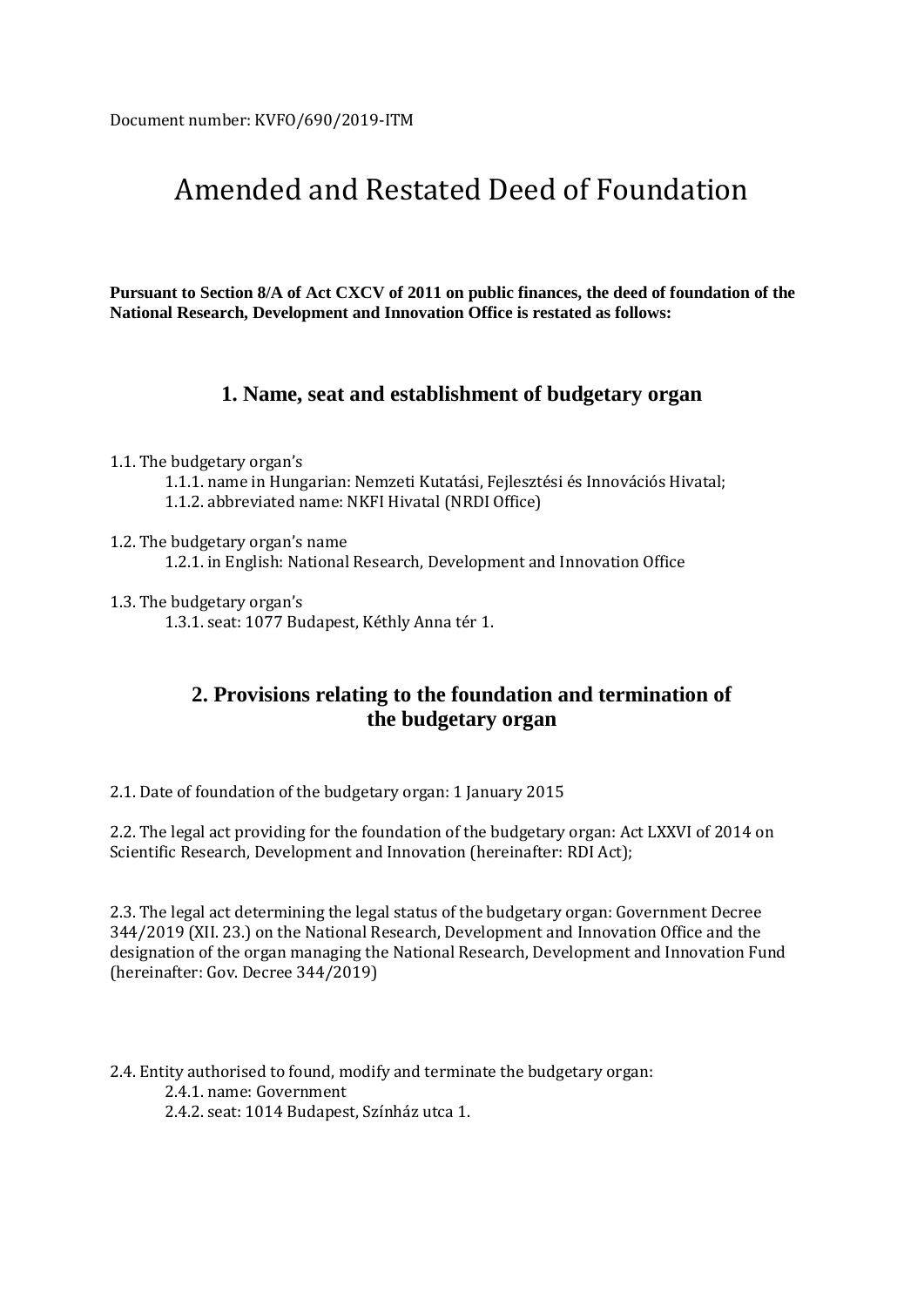2.5. The legal predecessors of the budgetary organ:

| name                                                                        | seat                           |
|-----------------------------------------------------------------------------|--------------------------------|
| National Innovation Office                                                  | 1061 Budapest, Andrássy út 12. |
| Hungarian Scientific Research Fund Office   1093 Budapest, Czuczor utca 10. |                                |
|                                                                             |                                |

#### **3. Management and supervision of the budgetary organ**

- 3.1. The managing organisation of the budgetary organ:
	- 3.1.1. name: Ministry for Innovation and Technology
	- 3.1.2. seat: 1011 Budapest, Fő utca 44-50.

## **4. The budgetary organ's activity**

4.1. The public functions of the budgetary organ: as set out in Gov. Decree 344/2019 The NRDI Office shall

- a) fulfil decision-preparation tasks related to its research, development and innovation (hereinafter: RDI) strategy and participate in the implementation of decisions;
- b) manage the National Research, Development and Innovation Fund (hereinafter: NRDI Fund);
- c) contribute to certain tasks related to its RDI resources following the closing of the Economic Development Operational Program (GOP) co-funded by the European Union;
- d) contribute to tasks related to budgetary supports serving the innovation-related objectives of operational programmes;
- e) perform the technical tasks of international and European integration-driven cooperation in the field of RDI;
- f) contribute to the utilisation and coordination of foreign RDI support provided to Hungary;
- g) contribute to the RDI objectives of the European Union, in particular by fulfilling the national duties related to the RDI framework programme;
- h) fulfil the tasks related to international scientific and technology cooperation arising from legal obligations or international agreements;
- i) facilitate the innovation activities of micro, small and medium enterprises;
- j) perform background analysis, evaluation and concept development for the programme strategy and planning of national RDI funding programmes, including the NRDI Fund, and shall monitor and assess the funding programmes;
- k) support organisation of conferences, exhibitions and publications directly related to the RDI, the development of electronic information databases and libraries, and the award of prizes in the field of RDI;
- l) provide innovation services in order to strengthen the innovation performance of the innovation sector and to enhance successful participation in calls for proposals;
- m) contribute to the Hungarian Government's tasks related to student excellence, talent management and the support and promotion of teacher and researcher excellence and, to this end, shall operate the secretariat of the National Scientific Student Council in accordance with the Act on national higher education.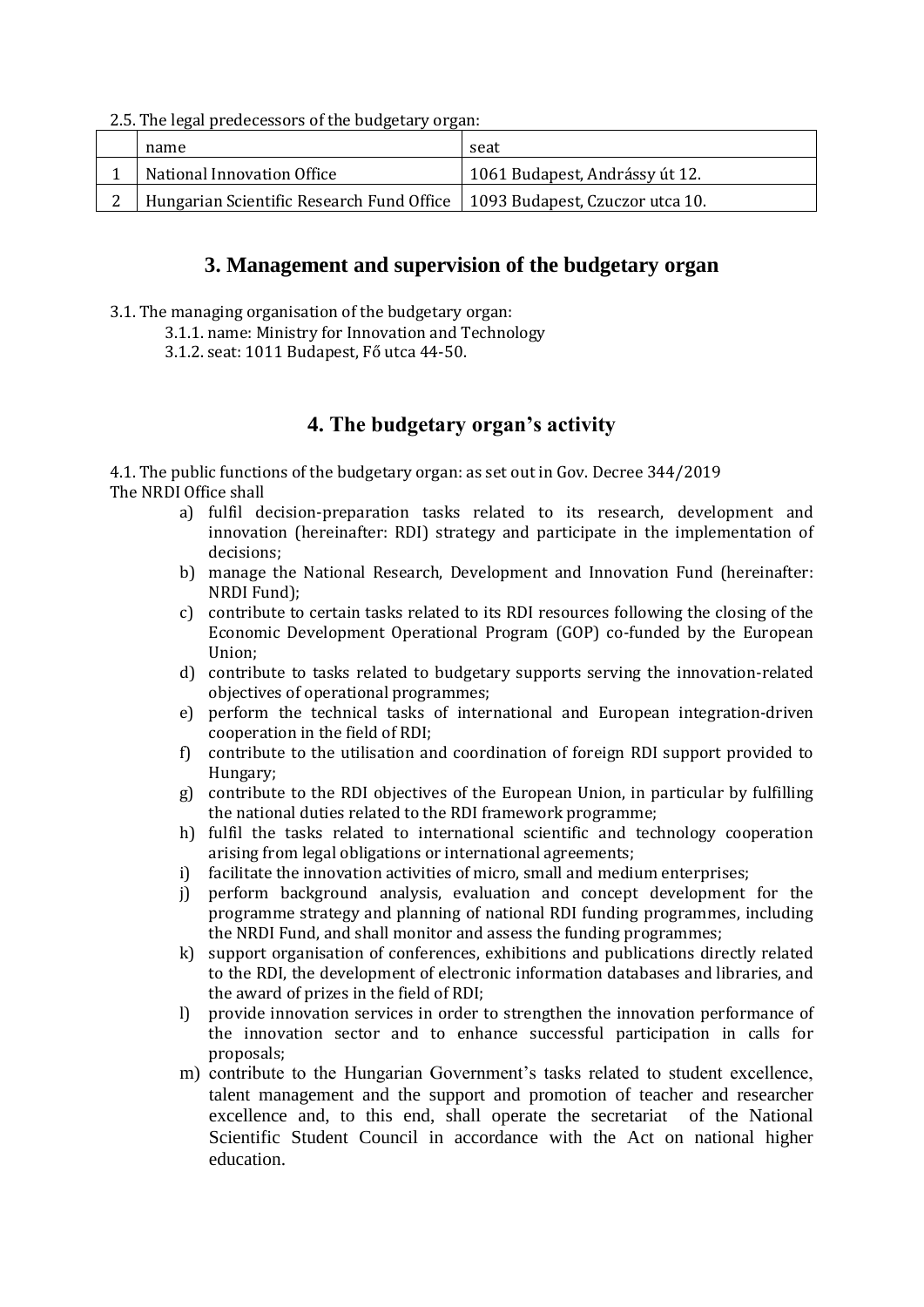- n) contribute to the preparation of intergovernmental scientific and technology agreements and coordinate their implementation;
- c) participate in directing the activities related to science and technology diplomacy;
- d) participate in the Hungarian Government's activities related to the development of the European Research Area;
- e) contribute to the Hungarian Government's tasks related to RDI within the framework of the rights and obligations arising from European Union membership;
- f) act as a representative in international scientific and technology organisations and initiatives;
- s) fulfil the secretarial tasks associated with the operation of the National Science Policy Council, as set out in Section 10/C of the RDI Act, under the technical supervision of the minister responsible for science policy coordination.
- 4.2. Sectoral classification of the core activity of the budgetary organ:

| Code of class | Name of class                                |
|---------------|----------------------------------------------|
| 841114        | Government services for fundamental research |

4.3. Core activity of the budgetary organ: the NRDI Office performs the tasks set out in Section 5 of Gov. Decree NKFI 344/2019 as its core activity.

4.4. Core activity of the budgetary organ according to government function: Code and name of government function

|    | Code of government function | Name of government function                                           |
|----|-----------------------------|-----------------------------------------------------------------------|
|    | 011320                      | Participation in international organisations                          |
| 2  | 013330                      | Application and funding management, control                           |
| 3  | 014010                      | General R&D policy                                                    |
| 4  | 014020                      | Basic research in biotechnology                                       |
| 5  | 014030                      | Fundamental research in natural sciences and<br>engineering           |
| 6  | 014040                      | Fundamental research in social sciences and humanities                |
| 7  | 015010                      | Applied research and development regarding general<br>public services |
| 8  | 041130                      | Intellectual property and innovation administration                   |
| 9  | 049020                      | Innovation related to R&D activities                                  |
| 10 | 082044                      | Library services                                                      |

4.5. The functional area and competence of the budgetary organ: national

### **5. Organization and operation of the budgetary organ**

5.1. Appointment of the head of the budgetary organ: the NRDI Office is headed by the president, who shall be appointed and dismissed, and over whom the employer's rights shall be exercised, by the minister responsible for science policy coordination, in line with Subsection (2) of Section 3 of Gov. Decree 344/2019. Term of appointment: 5 years. The same person may be appointed as president of the NRDI Office no more than twice.